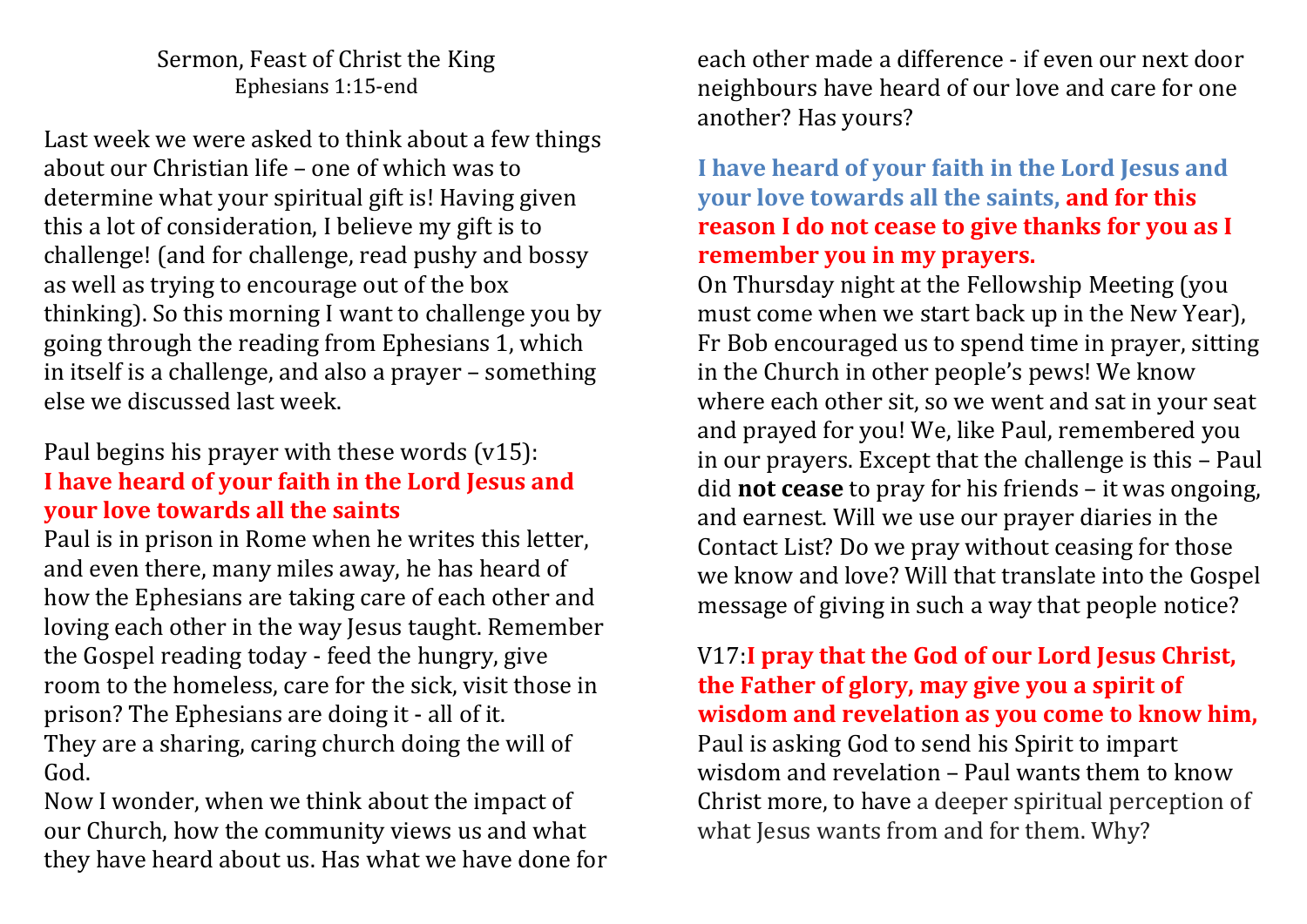### V18 - **so that, with the eyes of your heart enlightened, you may know what is the hope to which he has called you, what are the riches of his glorious inheritance among the saints,**

The eyes of your heart, your inner being, the part that is changed by God, may know that we are chosen to be holy and called to be God's. Our hope is in our inheritance of everlasting life, but it is also for this moment, that we can live in God's Kingdom now, and have hope in now and be fruitful now.

# V19: **and (know) what is the immeasurable greatness of His power for us who believe, according to the working of his great power.**

We have access to the immeasurable greatness and power of God – we are God's chosen family, heirs with Christ. Remember that tomorrow morning when you don't want to get out of bed, remember that when you are feeling down and sorry for yourself, remember that when you see other people struggling – you have immediate and full access to Jesus – his love, his power, his comfort, his burden bearing. We are called to be a triumphant people.

V20: **God put this power to work in Christ when he raised him from the dead and seated him at his right hand in the heavenly places, far above all rule and authority and power and dominion,** 

# **and above every name that is named, not only in this age but also in the age to come.**

Ok, so guess what – it's all about Jesus. Christ our King, who died for us, who was raised from the dead and who is in all authority and power, now and forever. If this isn't Paul encouraging then I don't know what is! If this is the power that God has given to us, then we are indeed blessed – aren't we??

# V22 concludes: **And he has put all things under his feet and has made him the head over all things for the church, which is his body, the fullness of him who fills all in all.**

Jesus is in charge, Christ is King. And a blueprint prayer from Paul:

- to pray for each other with thanksgiving,
- to realise the hope of the glorious inheritance to which we are called,
- to realise Jesus's incomparable great power for us who believe.

Encouraging? Yes. Challenging? Certainly! But we can start today! Here is the perfect opportunity, the baptism of a new member of the faith, Tio-James. In a few minutes this Church will be making promises to pray for him – will we do it unceasingly and with thanksgiving? Challenge number 1!